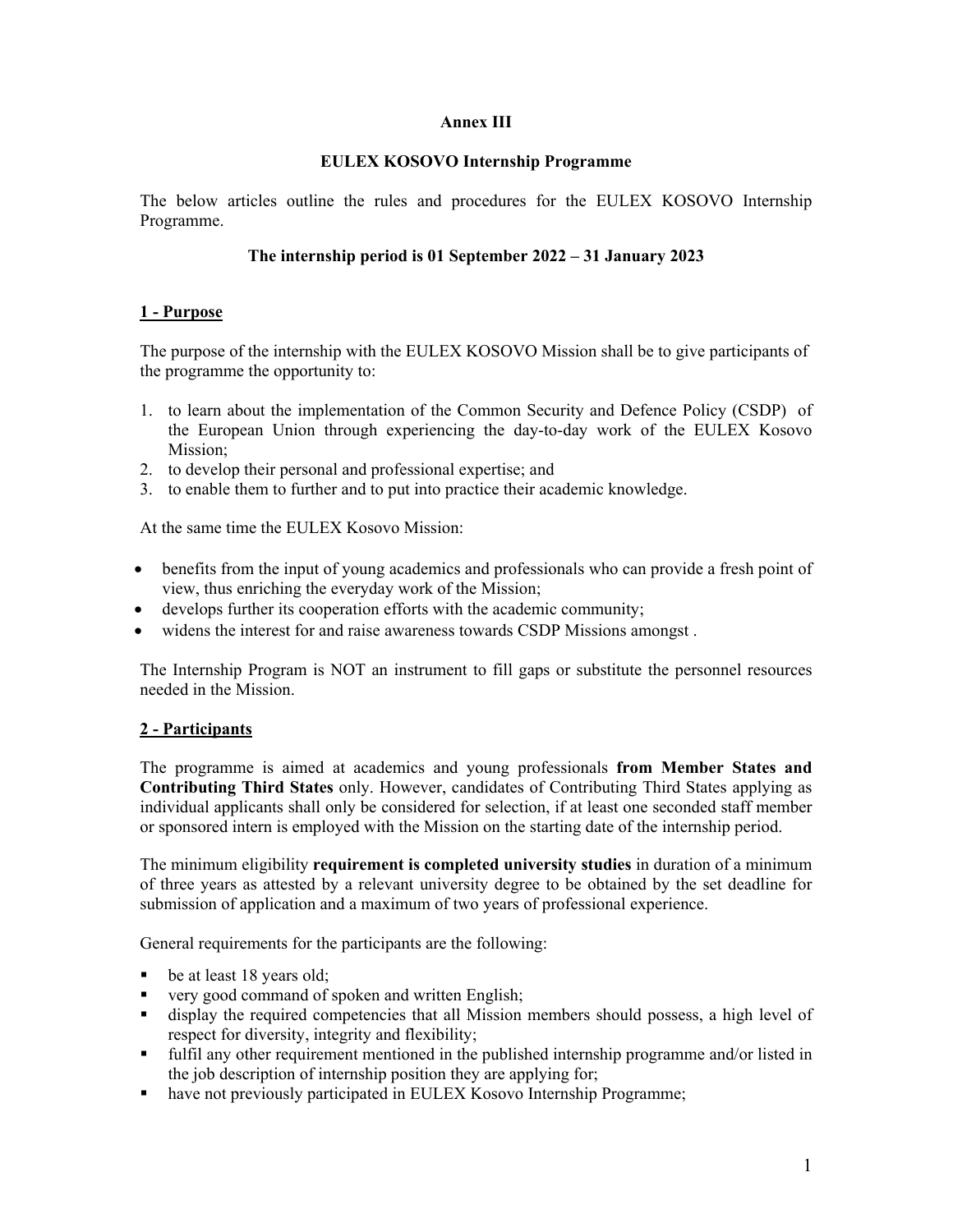- highly motivated
- completion of mandatory e-courses: Code of Conduct, Missionwise, Safe.

Admission to an internship shall not entitle interns to future employment or give them priority to be recruited for any of the positions in EULEX KOSOVO. No application as contracted staff should be allowed during the internship and within 6 months of its termination.

**Family members** of EULEX KOSOVO Mission Members will be eligible to apply under **same conditions and restrictions as regular staff members**. This means that, while it is not restricted for family members of existing EULEX Kosovo Mission Member to apply, interns should not be working in positions that would be under the supervision of their family member and do not have significant impact in each other's area of assignment.

### **3 - Application procedure**

The Internship positions will be launched through CPCC and communicated to Member States and Third Contributing States and in addition published on the EULEX KOSOVO website. Interns can apply as sponsored by a national authority or as individual applicants.

The application must consist of a duly completed internship application form. Further documentation is not required for the initial application. References can be sought by the selection panel if needed.

Candidates should apply either directly or through their national authorities.

Nationals from EU Member States must use Goalkeeper to apply:

- a. If already registered on Goalkeeper and in possession of an EU Login candidates should apply through: **https://goalkeeper.eeas.europa.eu/registrar/web**
- b. If not in possession of a Goalkeeper account nor of an EU Login, candidates should applythrough: **https://goalkeeper.eeas.europa.eu/registrar/web/DPA/357/details.do**

The applications from the sponsored and direct candidates from Contributing Third States should be sent to the following e-mail only:  $\frac{internship@eulex-kosovo.eu}{}$ .

### **4 - Selection**

Candidates considered to be most suitable will be short-listed and interviewed by video call, before the final selection is made.

### **5 - Administrative arrangements prior and upon arrival**

Prior to arrival, the interns have to present:

- a legible copy of a passport;
- a copy of a recent Criminal Record (issued within the previous 6 months);
- a copy of the University degree or equivalent held;
- a proof of enrolment in a Master/PhD programme, if applicable;
- **•** proof of employment, if applicable.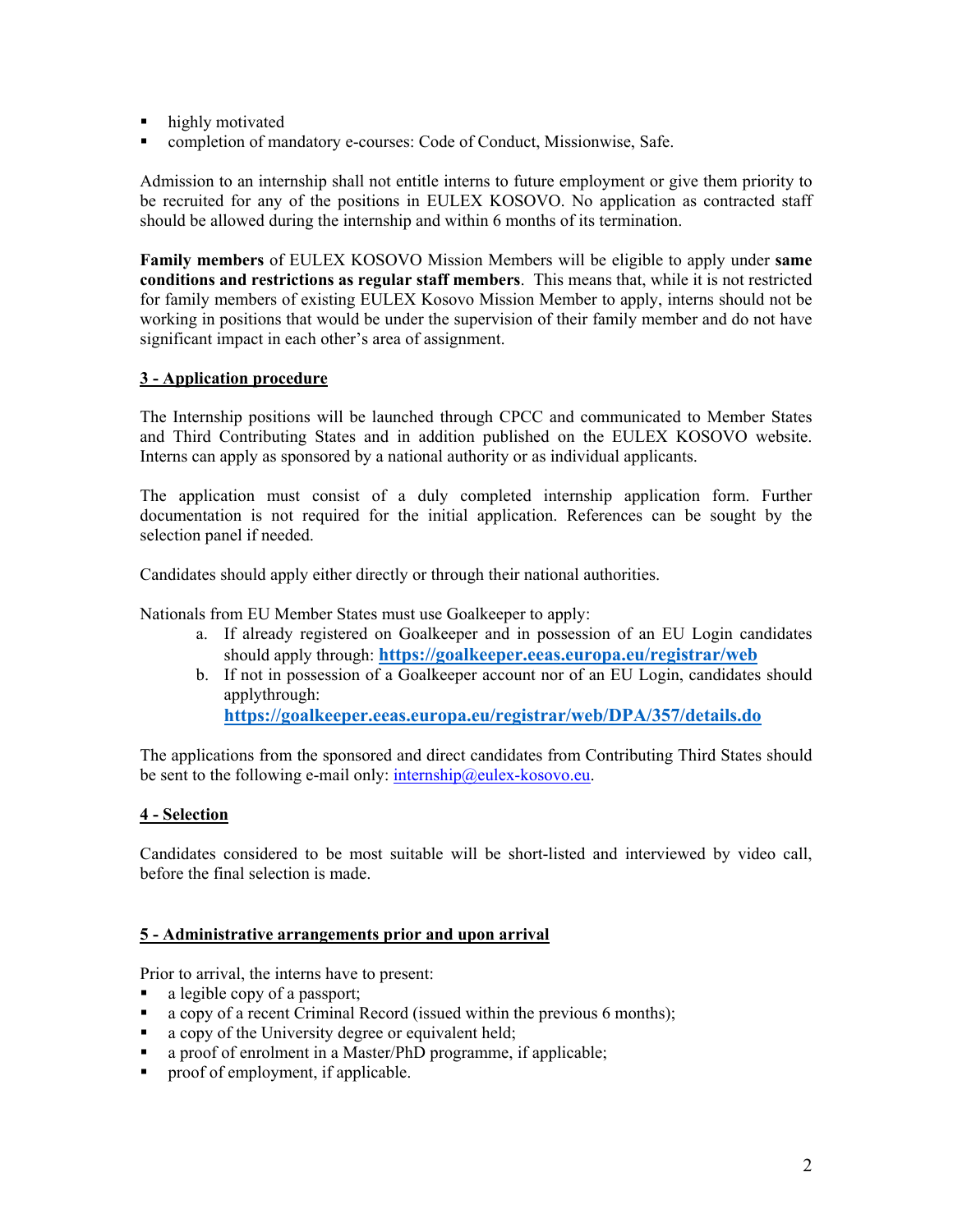Upon arrival, the interns have to present a medical certificate.

## **Check in**

On entry to the mission, the Interns shall "check-in", including:

- Register in the Personnel Database;
- **Sign a Confidentiality Acknowledgement form;**
- Obtain Intern's ID;
- Participate in the Induction Training.
- an EULEX KOSOVO email account will be created for them.

### **6 – Working hours / Leave entitlements**

Interns shall have the same working hours as EULEX KOSOVO staff.

Interns earn 2 days of leave per completed month of the internship, counting from the date of arrival/start of the internship contract.

### **7 - Access to working premises and assets**

It is the receiving office's/supervisor's responsibility to ensure that the intern has an appropriate working place, desk, chair, lamp, computer, radio and phone.

Interns will not be granted pin code to place international calls.

Interns will not have access to drive EULEX KOSOVO vehicles.

Upon completion of the Internship, the intern shall receive a EULEX KOSOVO Internship Certificate stating the unit and duration of service of the Internship.

## **8 - Administrative status**

The Intern shall be subject to the authority of the Head of Mission and the authority delegated by him to the Heads of Pillars and Offices.

An Internship Agreement covering the legal obligations of EULEX KOSOVO will be signed with the selected direct interns upon their check in to the mission.

Interns are in particular, exempt from:

- VAT free import of private vehicle,
- privilege to drive mission vehicles,
- travel and other allowances.

### **9 - Security**

Interns will only be deployed to Pristina region.

All security arrangements for EULEX KOSOVO international staff will be applicable for EULEX KOSOVO interns. The interns will be included in the warden system.